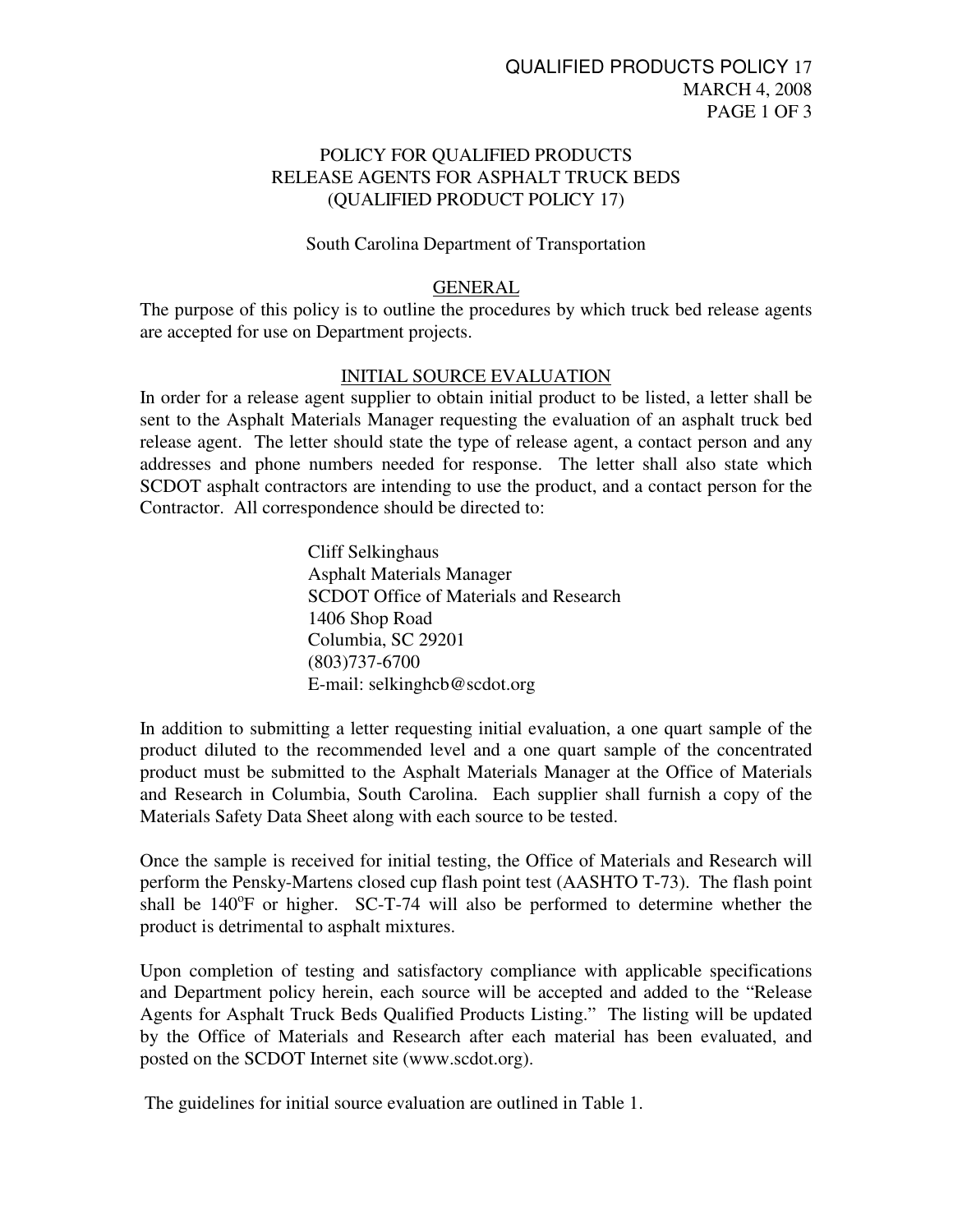## ANNUAL SOURCE EVALUATION

**Release agent suppliers wishing to keep their products on the qualified products list shall send a certification letter to the Asphalt Materials Manager between August 1 and August 31 of each year***.* The certification letter shall state that the chemical composition of the original production tested has not changed and that the flash point is above 140°F. The letter shall also state a contact person for that product. No samples of the product will be required for annual evaluation unless requested by the Asphalt Materials Manager. The Department reserves the right to request a sample from the supplier or the Contractor at anytime for testing once the product has been accepted. The guidelines for annual evaluation are outlined in Table 1.

Suppliers not submitting annual certification letters for their products will have their products removed from the quality products list. Suppliers will have to obtain initial product evaluation prior to being reinstated on the quality products list.

## NONCONFORMING RELEASE AGENTS FOR ASPHALTIC TRUCK BEDS

Permitting the Contractor to use release agents for asphaltic truck beds which are accepted does not necessarily mean acceptance of implied responsibility by the Department. Defective release agents for asphaltic truck beds are the responsibility of the Contractor or supplier. The consequences of the use of defective release agents for asphaltic truck beds will be solely the Department's decision. Truck bed release agents will be removed from the quality product list at anytime if found to be detrimental to asphalt mixtures and/or have a flash point below 140°F.